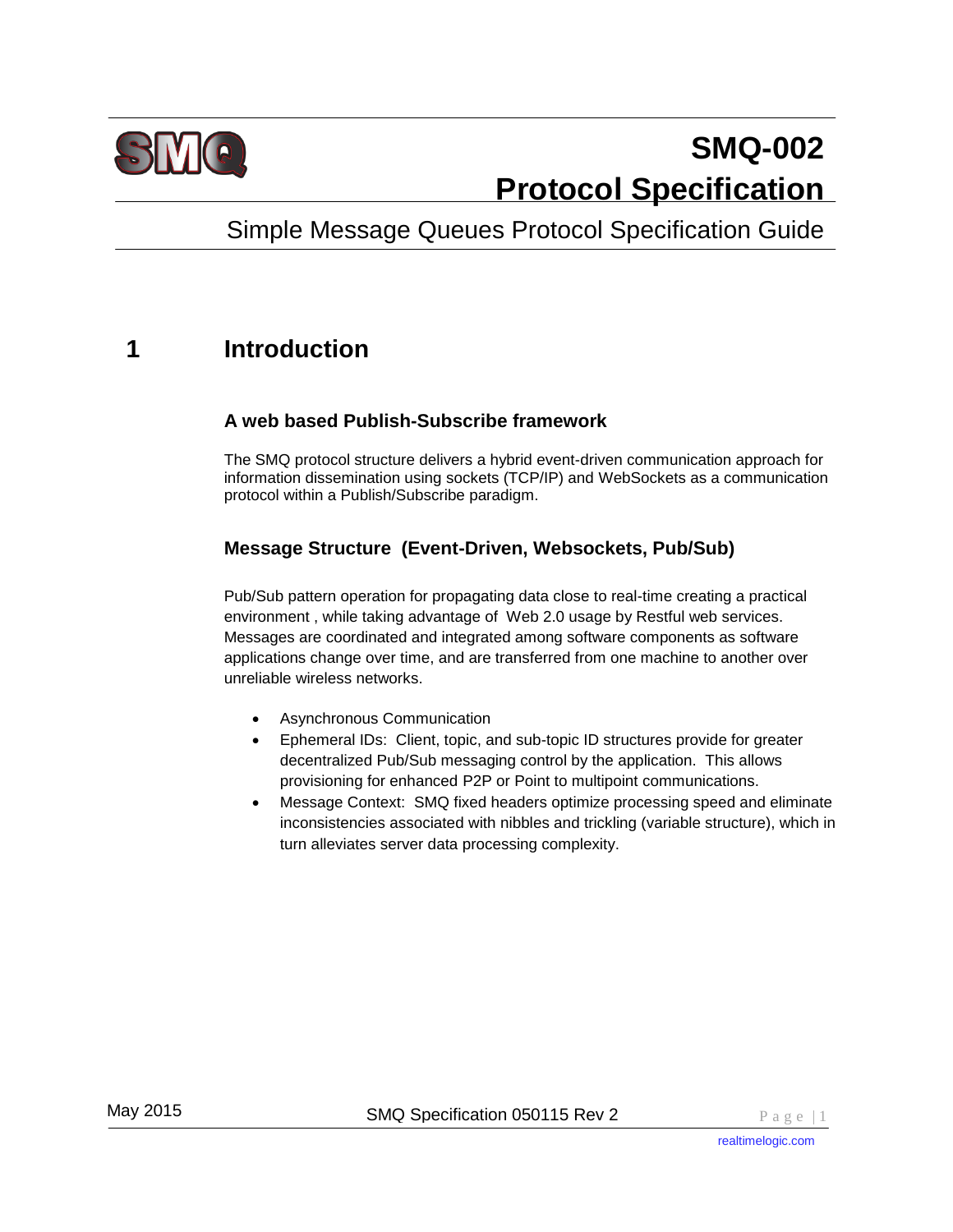# **2 Acronyms and Definitions:**

**UID:** Universally unique ID (such as a MAC address)

**sock**: TCP socket object

**TID:** Topic ID

**TCP/IP:** Transmission Control Protocol/Internet Protocol.

**Websocket:** A protocol providing full-duplex communications channels over a single TCP connection.

**HTTP:** Hypertext Transfer Protocol

**HTTP(s):** HTTP over SSL or HTTP Secure

**LSP:** Lua Server Pages

**URL:** Uniform Resource Locator - Unique address for a file that is accessible on the internet.

**SMQ:** Simple Message Queues Protocol

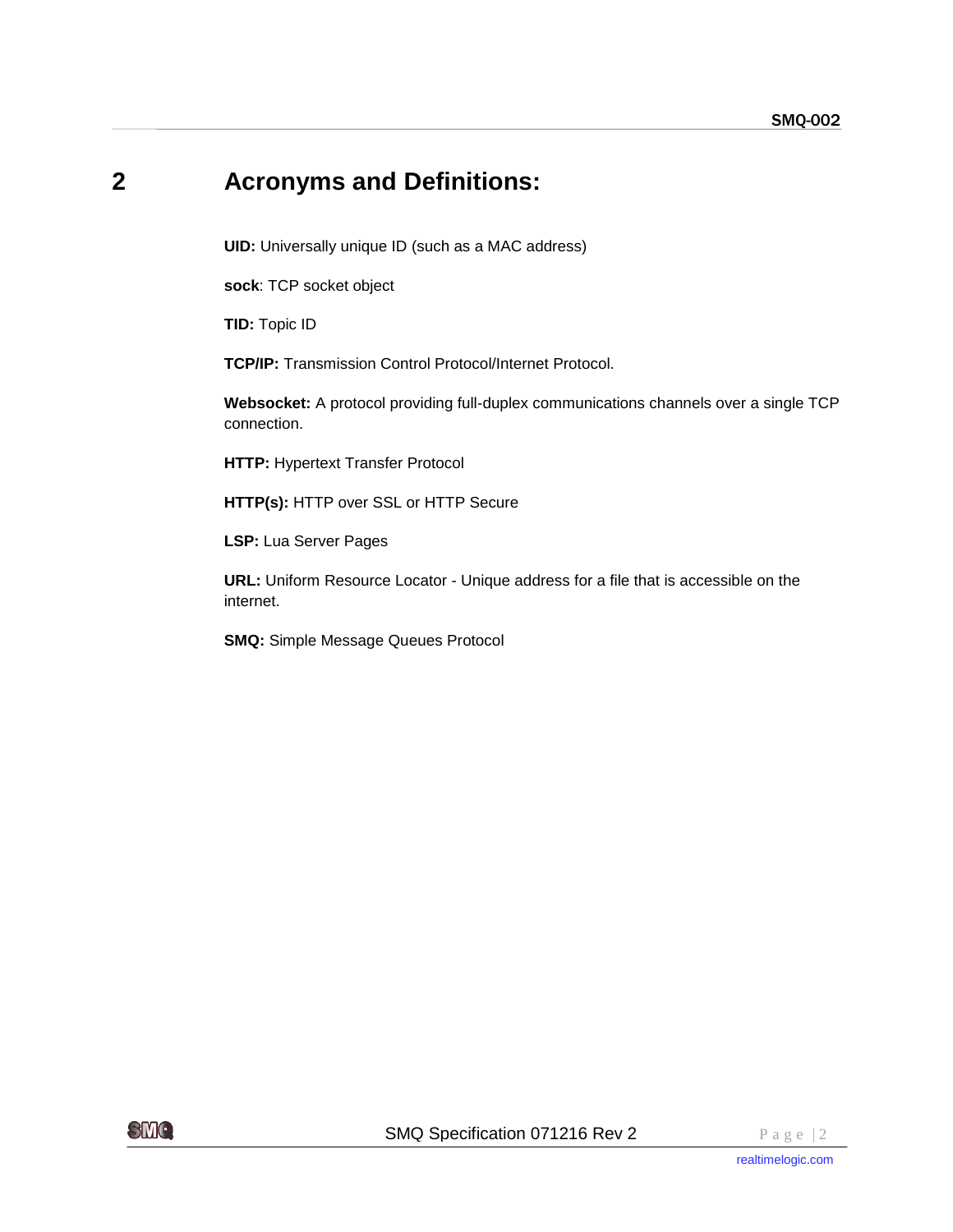### **3 SMQ Protocol Overview**

#### Protocol

- $\Box$  Device to broker using raw TCP/IP: The raw socket version requires a two byte packet size.
- Browser to Broker using WebSockets: The packet size is included in the WebSocket protocol and is therefore not needed in the SMQ protocol when communicating over WebSockets.

#### Three Byte Packet Header for Raw Sockets:

| 2 bytes  | ∣ Packet size                                   |
|----------|-------------------------------------------------|
| ∣ 1 b∨te | Message type                                    |
|          | N bytes   Optional data depends on message type |

#### One Byte Packet Header for WebSockets:

| 1 byte | Message type                                    |
|--------|-------------------------------------------------|
|        | N bytes   Optional data depends on message type |

#### Message Types:

| <b>Mnemonic</b>   | <b>Enumeration</b> | <b>Description</b>                                                                                                                                                                                                                             |
|-------------------|--------------------|------------------------------------------------------------------------------------------------------------------------------------------------------------------------------------------------------------------------------------------------|
| Invalid           | 0                  | Invalid                                                                                                                                                                                                                                        |
| Init              |                    | Sent from server as soon as device/browser receives<br>the initial HTTPS header.                                                                                                                                                               |
| Connect           | 2                  | Sent from device/browser to server as soon as client<br>receives Init.                                                                                                                                                                         |
| Connack           | 3                  | Server responds to Connect with OK or fail message.                                                                                                                                                                                            |
| Subscribe         | 4                  | Subscribe to topic by name.                                                                                                                                                                                                                    |
| Suback            | 5                  | Topic name is translated to TID.                                                                                                                                                                                                               |
| Create            | 6                  | Create Topic ID (TID). Similar to subscribe in that a<br>TID is reserved on the server, but the client is not<br>subscribed to the topic. The message is typically<br>used by publishers since a message cannot be<br>published without a TID. |
| Createack         | 7                  | Topic name translated to TID                                                                                                                                                                                                                   |
| <b>Publish</b>    | 8                  | Publish a message to topic 'TID'                                                                                                                                                                                                               |
| Unsubscribe       | 9                  | Unsubscribe from topic                                                                                                                                                                                                                         |
| Reserved          | 10                 | Reserved                                                                                                                                                                                                                                       |
| <b>Disconnect</b> | 11                 | Gracefully close the connection.                                                                                                                                                                                                               |

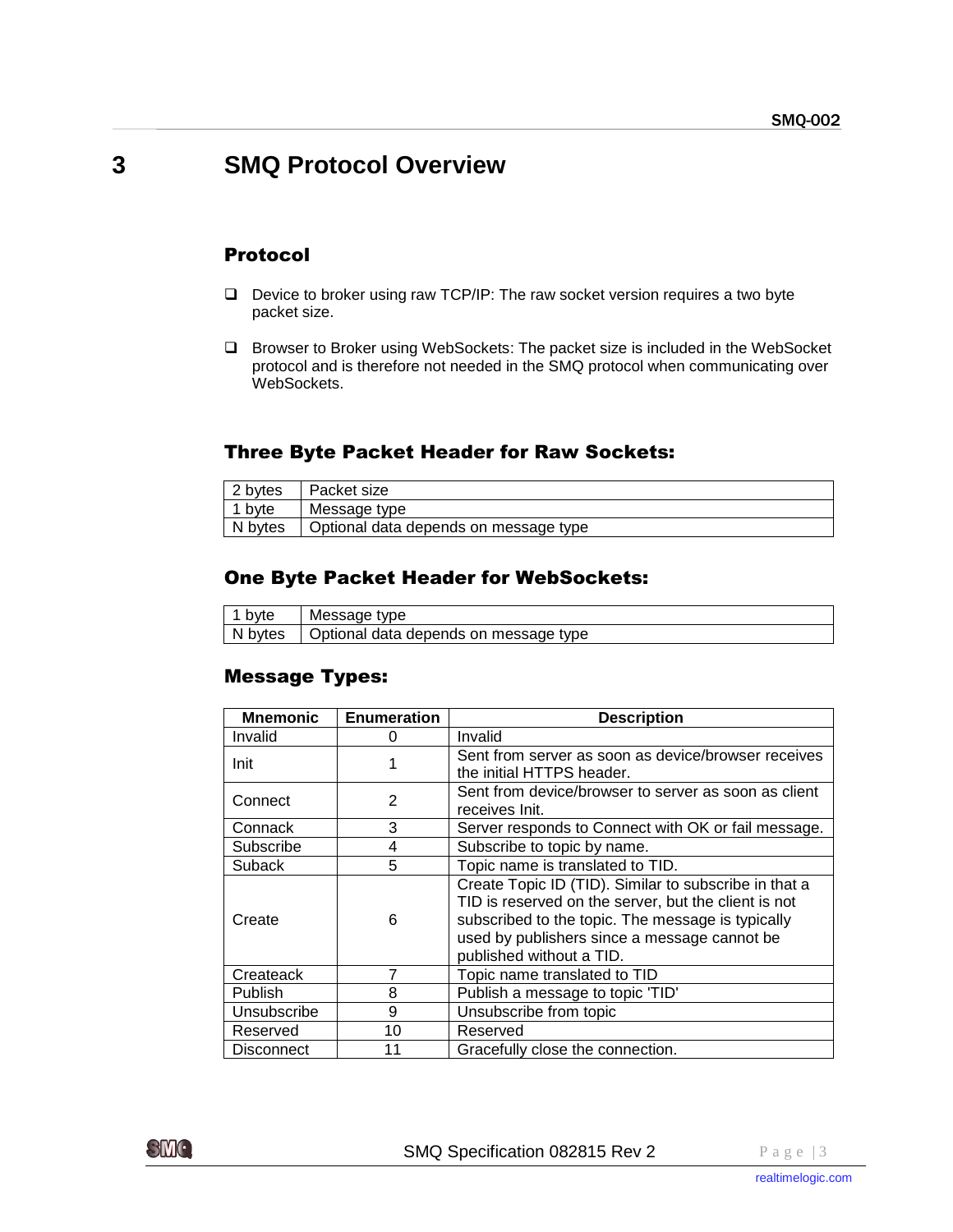| Ping | Enables idle connections to stay alive when<br>communicating via a NAT router. |
|------|--------------------------------------------------------------------------------|
|      |                                                                                |

| Pong         | 13     | Response to ping.                                 |
|--------------|--------|---------------------------------------------------|
| Observe      | 14     | Observe (supervise) changes for topic             |
| Unobserve    | 15     | Remove previously registered change notifications |
| Change       | 16     | Number of subscribers for topic changed           |
| Createsub    | 17     | Create sub topic ID (STID).                       |
| Createsuback | 18     | Sub topic name translated to STID                 |
| PubFrag      | 19     | Publish one message as a stream of chunks         |
| Reserved     | 20-255 | Reserved                                          |

A connection sequence for the raw socket version is as follows:

The client connects to the server using HTTP or HTTPS, where the URL is set to the entry location for the SMQ broker instance. The server then responds with Init. The sequence is similar to WebSocket upgrade, but without sending a HTTP response header. The binary Init message is sent as a response to the HTTP(S) request.

The client can send the Connect command as soon as it receives Init and the server will then responds with Connack.

#### Init

| 1 byte  | Version number is 1                                                                                                                                                      |
|---------|--------------------------------------------------------------------------------------------------------------------------------------------------------------------------|
| 4 bytes | Random number created by the server. Can be used as seed value if a<br>hash of the credentials are required.                                                             |
| N bytes | The server sends the client's IP address as a string. Note: the IP<br>address may not be the same as the IP address used by the client if the<br>client is behind a NAT. |

#### **Connect**

| 1 byte  | Version number is 1                                                                                                                                                          |
|---------|------------------------------------------------------------------------------------------------------------------------------------------------------------------------------|
| 1 byte  | (Globally) Unique ID length                                                                                                                                                  |
| N bytes | (Globally) Unique ID (minimum 6 bytes)                                                                                                                                       |
| 1 byte  | Client credential's length                                                                                                                                                   |
| N bytes | Client's credentials e.g. username: password                                                                                                                                 |
| N bytes | Info: the client may optionally send an identification string to the server.<br>This information can be fetched by server side code and used for<br>identification purposes. |

#### Connack

| 1 bytes | Return code (see below for code values)                                     |
|---------|-----------------------------------------------------------------------------|
| 4 bytes | Client's unique topic ID. All clients have a unique topic ID and this ID is |

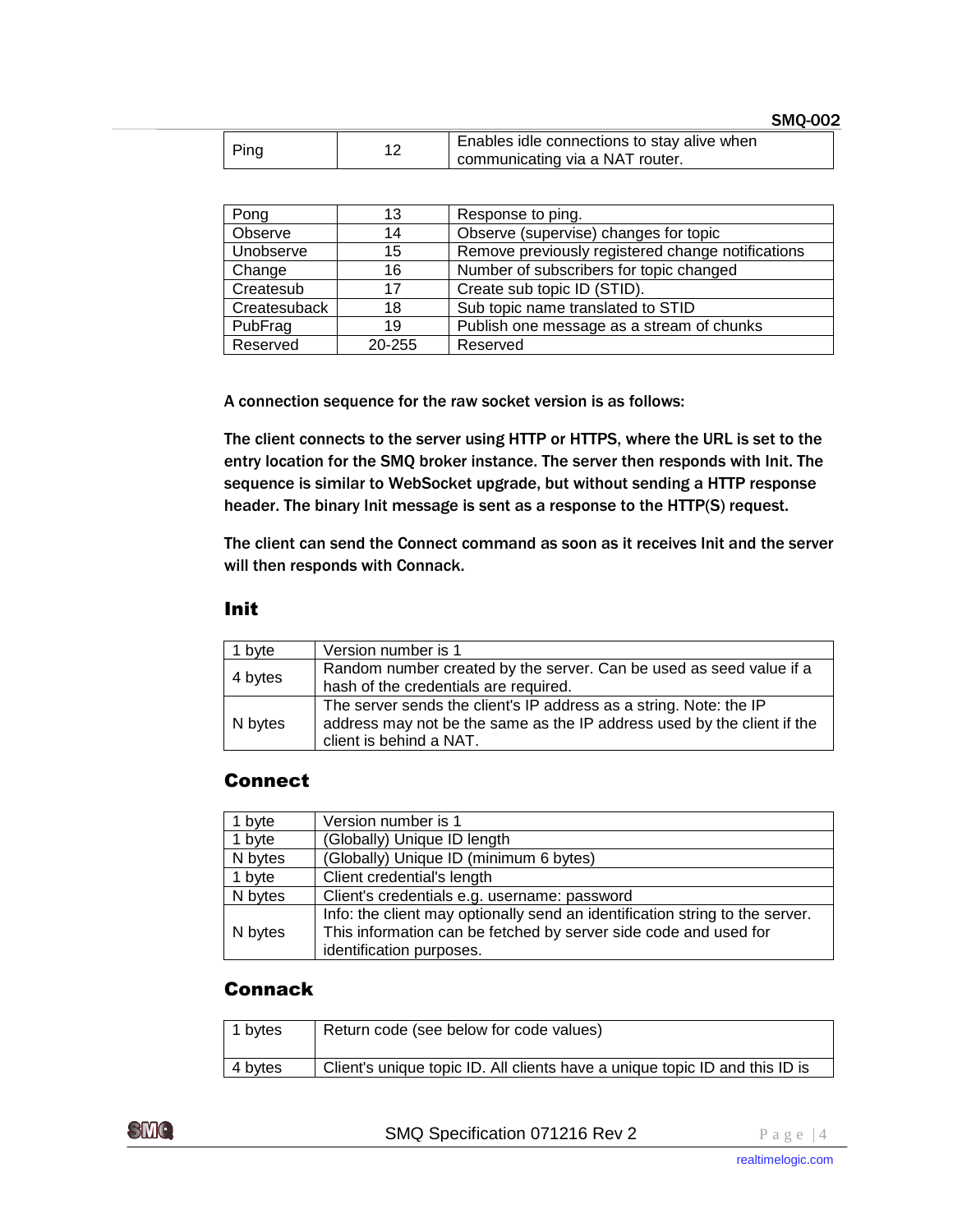$\overline{\phantom{a}}$ 

|         | included in all Published messages.                                                    |
|---------|----------------------------------------------------------------------------------------|
| N bytes | Optional human readable message describing the return code if the<br>code is not 0x00. |

#### Return codes:

| <b>HEX</b> | Meaning                                                    |
|------------|------------------------------------------------------------|
| 0x00       | <b>Connection Accepted</b>                                 |
| 0x01       | Connection Refused: Unacceptable Protocol Version          |
| 0x02       | <b>Connection Refused: Server Unavailable</b>              |
| 0x03       | <b>Connection Refused: Incorrect Credentials</b>           |
| 0x04       | <b>Connection Refused: Client Certificate Required</b>     |
| 0x05       | <b>Connection Refused: Client Certificate Not Accepted</b> |
| 0x06       | <b>Connection Refused: Access Denied</b>                   |

#### Subscribe, Create, and Createsub

| N bytes | Topic name i.e. "/device1/temperature" |  |
|---------|----------------------------------------|--|
|---------|----------------------------------------|--|

#### Suback, Createack, and Createsuback

| $\vert$ 1 byte | 0x00: accepted, 0x01: denied                                        |
|----------------|---------------------------------------------------------------------|
| 4 bytes        | Topic ID: The topic name is translated to a topic ID by the server. |
| N bytes        | Topic name. The name provided in Subscribe                          |

#### Publish

| 4 bytes | The topic ID (publish to this topic). The topic ID is typically<br>created/fetched by sending message Create to the server.     |
|---------|---------------------------------------------------------------------------------------------------------------------------------|
| 4 bytes | The client's unique topic ID received in Connack (sender of message)                                                            |
| 4 bytes | A messageID that can be used by the application (publisher/consumers)<br>as a way to further identify the message payload data. |
| N bytes | data                                                                                                                            |

#### PubFrag

Publish a fragment. This message type, which is structurally identical to Publish, makes it possible for microcontrollers to publish one message in stages. The broker assembles all fragments before publishing the message to the subscribers. The topic ID must be set to zero for fragments. The broker assumes it is the last fragment when the topic ID is set.

#### Unsubscribe

Unsubscribe from a topic. There are no response message to Unsubscribe.

4 bytes The topic ID